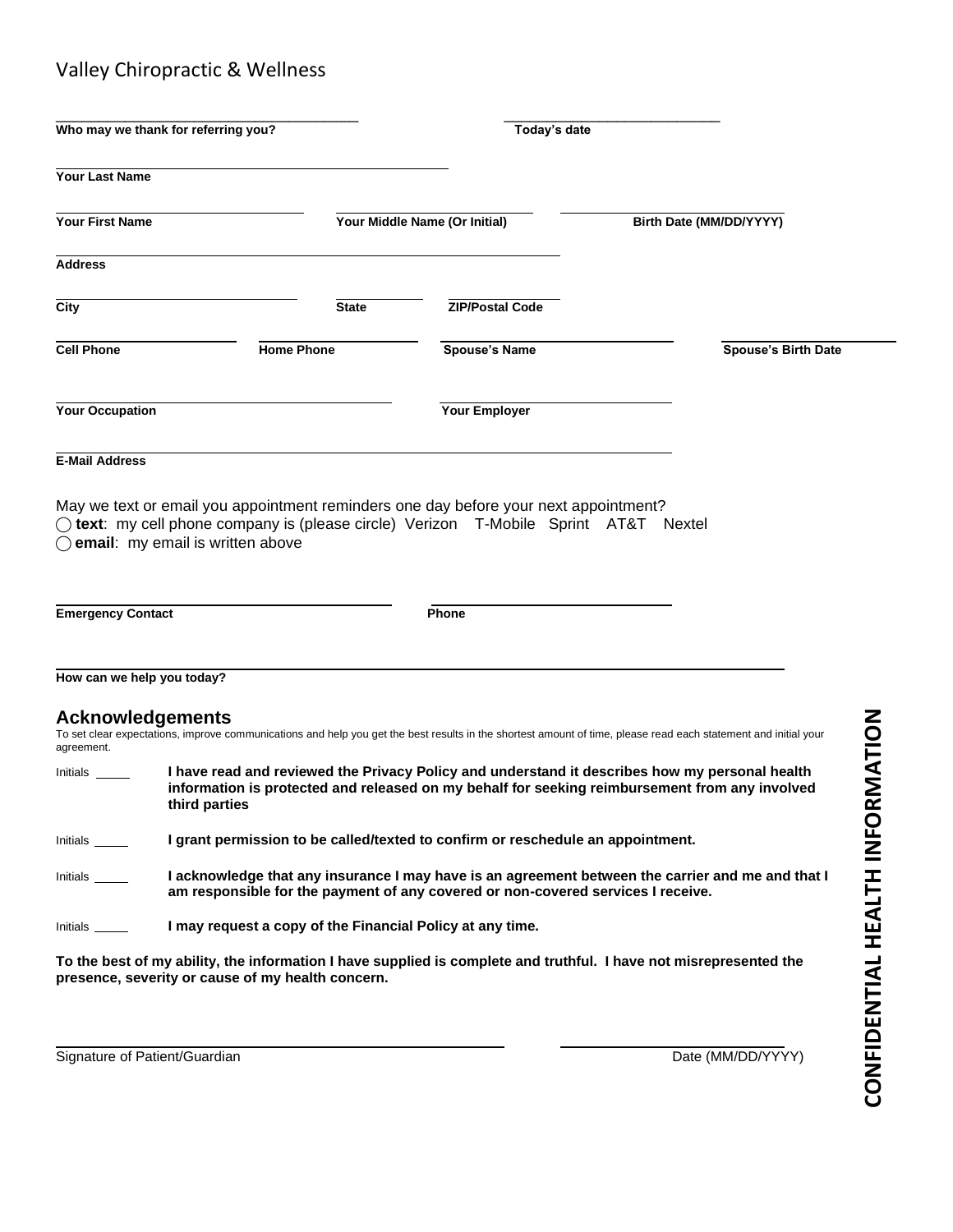| Valley Chiropractic & Wellness Patient Name: | Date: |
|----------------------------------------------|-------|
|----------------------------------------------|-------|

|                                        |               | Health History: Height: _______________ Weight: ______________                                                                                                                                                                       |                  |                  |  |  |
|----------------------------------------|---------------|--------------------------------------------------------------------------------------------------------------------------------------------------------------------------------------------------------------------------------------|------------------|------------------|--|--|
|                                        |               |                                                                                                                                                                                                                                      |                  |                  |  |  |
|                                        |               |                                                                                                                                                                                                                                      |                  |                  |  |  |
|                                        |               |                                                                                                                                                                                                                                      |                  |                  |  |  |
|                                        |               |                                                                                                                                                                                                                                      |                  |                  |  |  |
|                                        |               |                                                                                                                                                                                                                                      |                  |                  |  |  |
|                                        |               |                                                                                                                                                                                                                                      |                  |                  |  |  |
|                                        |               |                                                                                                                                                                                                                                      |                  |                  |  |  |
| <b>Health Checklist: please circle</b> |               |                                                                                                                                                                                                                                      |                  |                  |  |  |
| osteoporosis                           | scoliosis     | loss of smell, vision or hearing                                                                                                                                                                                                     | heart attack     | diabetes         |  |  |
| back problems                          | knee injuries | dizziness                                                                                                                                                                                                                            | chest pains      | thyroid problems |  |  |
| arthritis                              | anxiety       | headaches                                                                                                                                                                                                                            | high cholesterol | hair loss        |  |  |
| poor posture                           | depression    | high blood pressure                                                                                                                                                                                                                  | asthma           | skin cancer      |  |  |
| neck pain                              | weakness      | low blood pressure                                                                                                                                                                                                                   | allergies        | eczema           |  |  |
|                                        |               | <b>Family History of Illness: State of the State of State Automobile State Automobile State Automobile State Automobile State Automobile State Automobile State Automobile State Automobile State Automobile State Automobile St</b> | kidney stones    | psoriasis        |  |  |
|                                        |               |                                                                                                                                                                                                                                      |                  |                  |  |  |
|                                        |               | (Please Circle) Mostly sitting/standing/walking. Light/moderate/heavy labor or sedentary. Difficult/enjoyable/relaxed/stressful.                                                                                                     |                  |                  |  |  |
|                                        |               | Do you smoke/ drink alcohol/ drink caffeine/ use drugs? How much? Demonstrational control of the control of the                                                                                                                      |                  |                  |  |  |
|                                        |               |                                                                                                                                                                                                                                      |                  |                  |  |  |
|                                        |               |                                                                                                                                                                                                                                      |                  |                  |  |  |
|                                        |               |                                                                                                                                                                                                                                      |                  |                  |  |  |